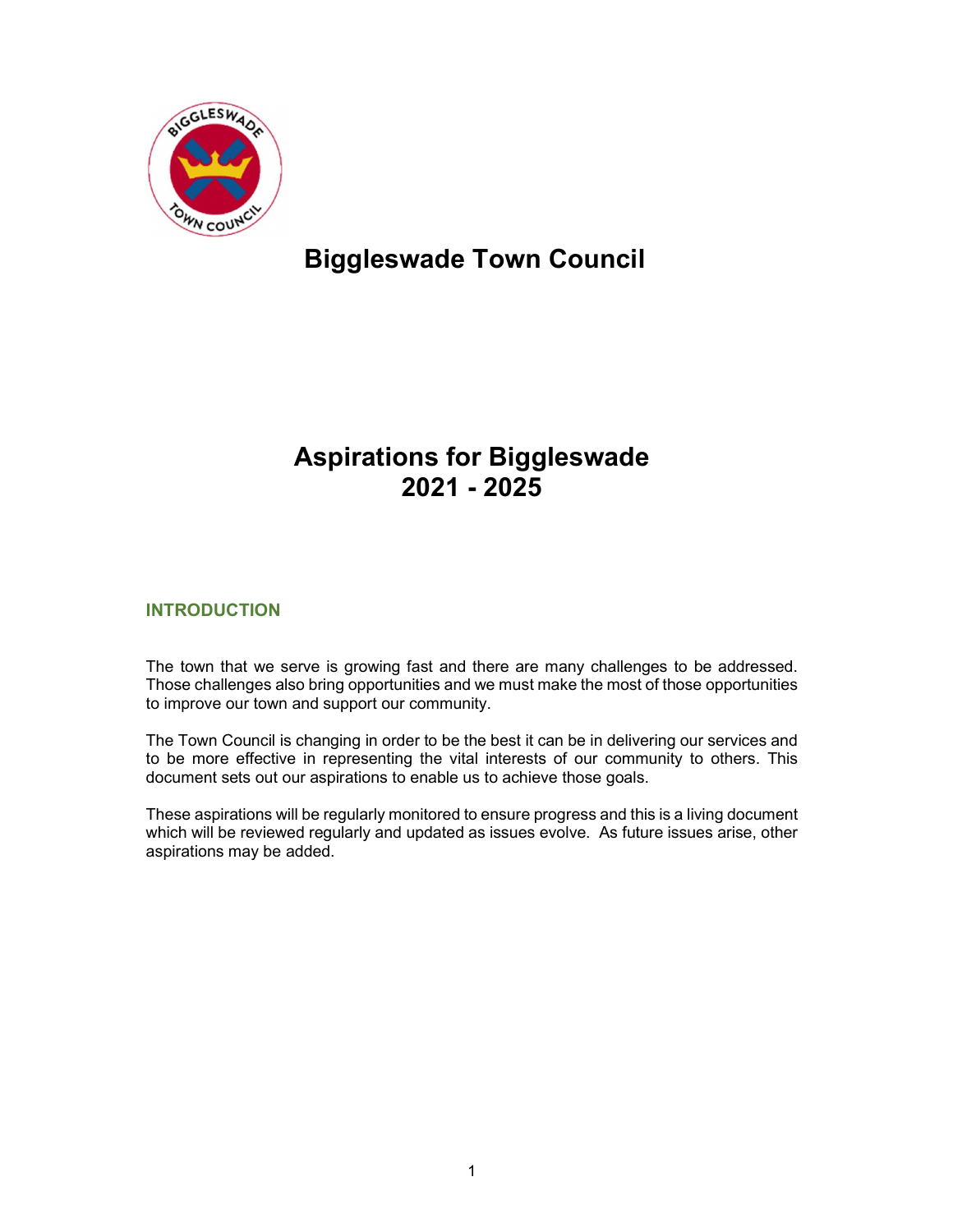#### **VISION**

"Our vision for Biggleswade is that it should be a thriving and sustainable market town with a range of employment and community facilities, providing quality of life and economic opportunities to meet the diverse needs of the community and with a high-quality environment, including green spaces, to promote healthy lifestyles."

#### MISSION / PURPOSE

We want to be an outstanding and innovative local council, representing the best interests of the town and people of Biggleswade.

We can achieve this by making the Council more effective, working with our community and being a strong advocate for the town by influencing statutory and other organisations whose decisions and actions have an impact on our town.

We want to preserve the best of our past and make the most of future opportunities.

#### **VALUES**

Our core principles are:

- Openness, responsiveness, innovation and constructive relationships to maximise effectiveness and the use of resources.
- Active engagement with all stakeholders, positively and inclusively.
- Being business-like, professional and delivering on our promises.
- Councillors committed to working collaboratively, supported by a high-quality team of staff.
- Managing change as evolution not revolution, allowing time to adapt.
- Ensuring value for money for the community while delivering services to a high standard.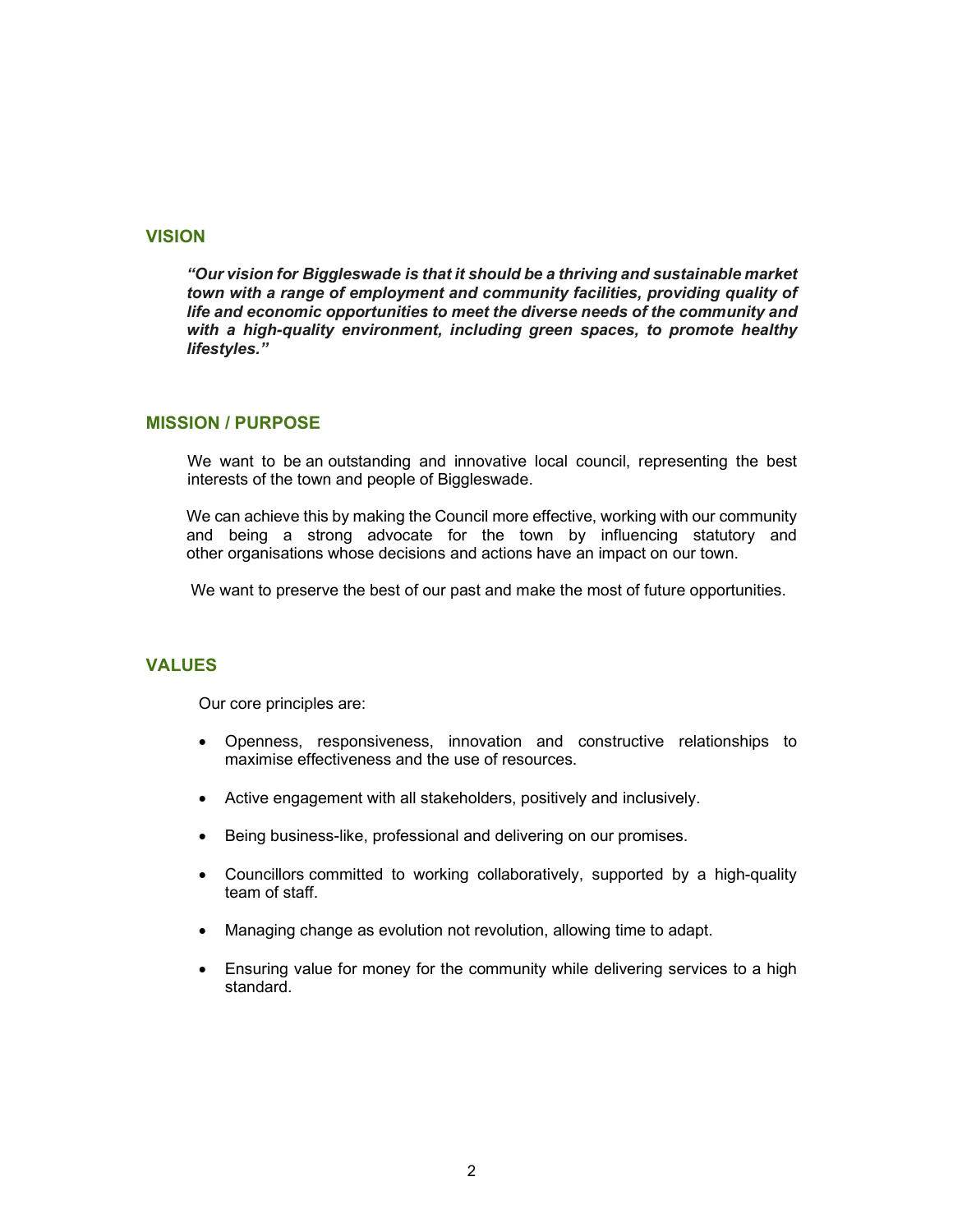## COMMUNITY: A Town to be Proud Of

The Town Council will:

- Protect the distinctive character and heritage of Biggleswade as a market town serving our own community and the surrounding area. Seek to protect the Conservation Area with better standards for architecture and signage.
- Influence the regeneration of the town centre to encourage and support high quality leisure and retail experiences. Improve the Market Square for the market and outdoor events to encourage visits to the town centre.
- Ensure public open spaces are maintained to a high standard with regular maintenance of street furniture, attractive floral displays and a zero-tolerance approach to waste, litter, and clutter.
- Establish a database of business contacts within the town and use this to establish regular communications with business leaders.
- Maintain our efforts to influence Government and CBC strategic plans and their impact on the town.
- Work closely with the voluntary, community, faith and social enterprise sectors to build a strong community.
- Ensure Biggleswade is a safe and confident community, working with Bedfordshire Police and other emergency services so that they aware of our concerns and priorities.

## PLACE: A Vibrant Town

The Town Council will:

- Promote the Town Centre and allow it to adapt to changing needs and realise its economic and community potential.
- Continue to work with all the key stakeholders to influence the planning and building of the East Biggleswade Garden Village to the highest standards.
- Finalise the Neighbourhood Plan and put it to the town for approval.
- Improve the environment of the cemeteries in Drove Road and Stratton Way and upgrade and re-purpose the Grade II listed chapel in Drove Road.
- Complete a review of the Orchard Centre and improve the facilities we offer to the community.
- Further develop our allotment offer by increasing the number of allotment plots and request additional allotment space from future housing developments.
- Re-develop the Council's tennis courts to provide a broader tennis offer to the community.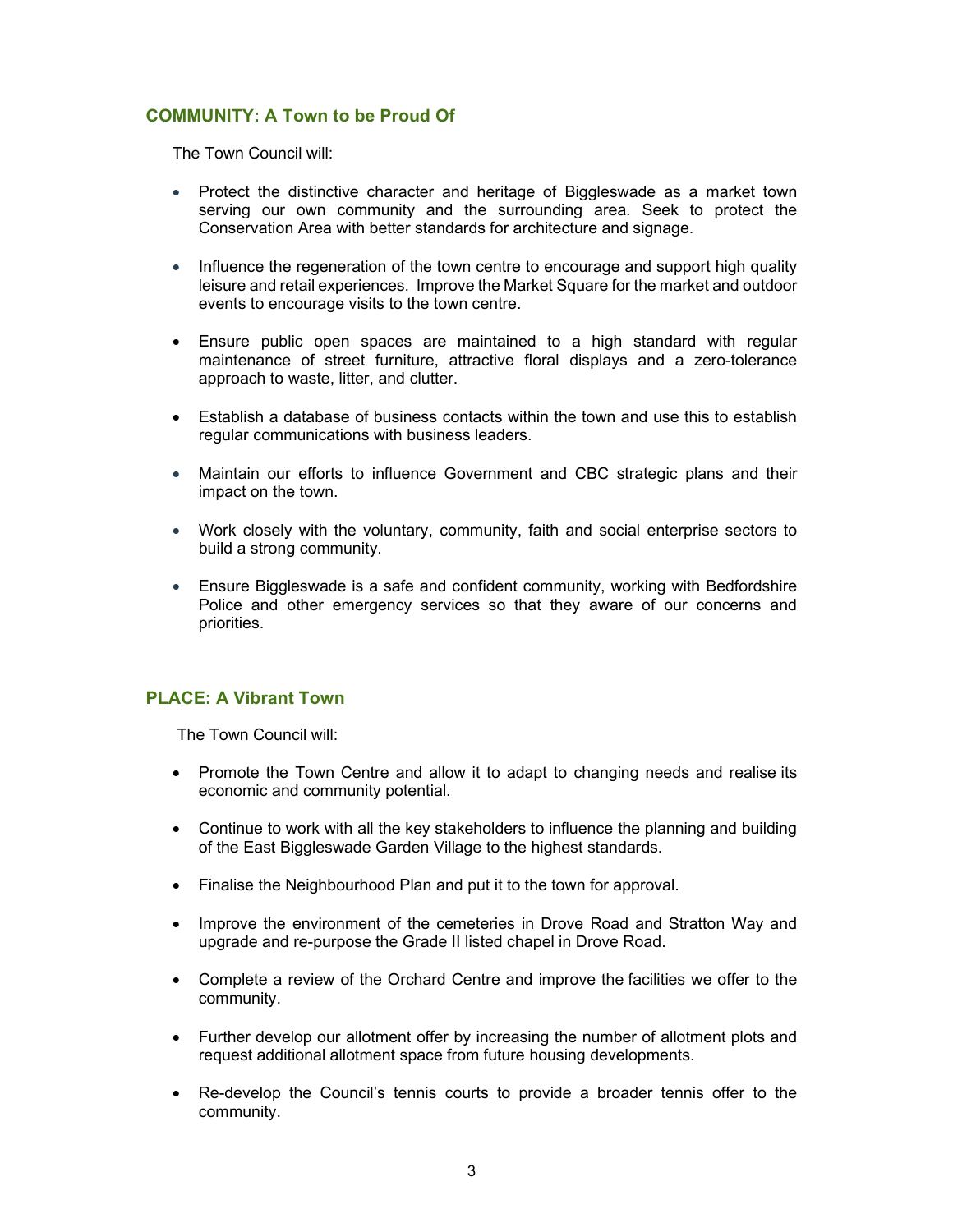- Continue to use the Biggleswade Town Centre Strategy and Masterplan SPD 2011 to provide an overall framework for the development of the town.
- Encourage a sustainable transport system within the Town that provides opportunity for improved East-West connectivity.
- Ensure the provision of CCTV that supports the Council's anti-crime initiatives and policies.
- Work collaboratively to develop an arts, culture and tourism strategy which recognises the unique heritage and culture of the town and publicise events through an annual calendar.
- Request "Historic Market Town" directional signage to the Town Centre and ensure that the entry and exit points of the town are attractive to visitors and residents.

#### ENVIRONMENT: A Green Town

The Town Council will:

- Fully support the Green Infrastructure Plan produced by Bedfordshire Rural Communities Charity and actively seek to deliver those actions within the Town Council's land holding, including the protection of the Local Green Spaces.
- Have the appropriate designation of Local Green Spaces identified in the Neighbourhood Plan.
- Work with BRCC and Central Bedfordshire Council on the wider development and management of the Green Infrastructure Plan.
- Consider the recommendations of the audit of play areas and how we might invest to improve those areas.
- Have a comprehensive tree inventory and formulate an arboriculture management plan.
- Work with BRCC; the Ivel Valley Countryside Project; Ivel Valley Conservation Volunteers; Friends of Biggleswade Green Wheel and local ecologists to protect Biggleswade Common and the Green Wheel.
- Seek to support environmentally friendly transport options.

#### ECONOMY: A Thriving Town

The Town Council will:

 Support businesses and other initiatives designed to enhance the Market Square and the town centre offer, providing a wide range of amenities for residents and visitors.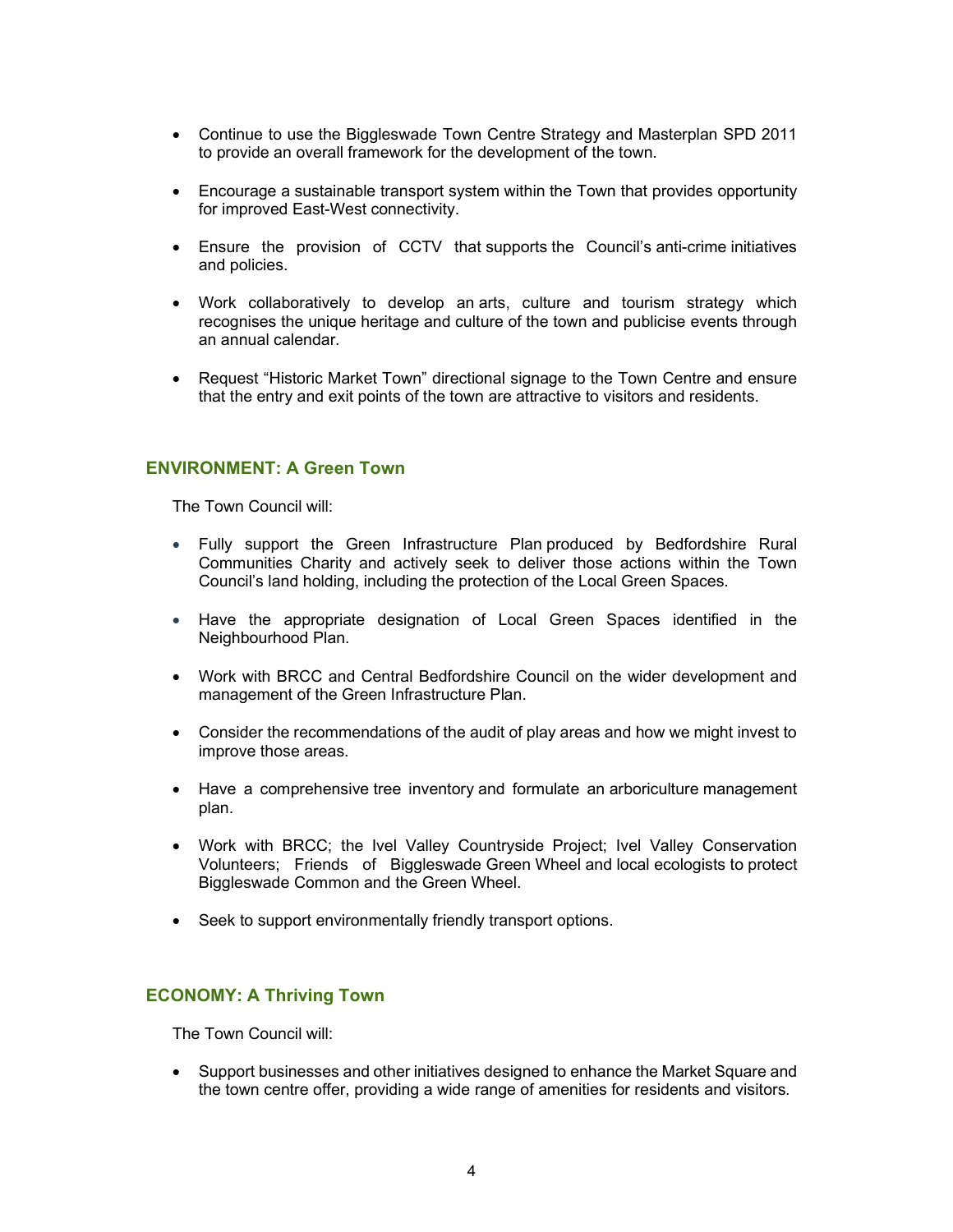- Promote the 'Buy Biggleswade' campaign.
- Continue to invest in the Saturday Charter Market, as well as exploring options of more themed markets to complement the existing offer.
- Develop a programme of events for the Town Centre.
- Improve the management of the car parks, including modernising payment options, and exploit opportunities to secure additional parking.
- Continue to upgrade street furniture including seating and signage.
- Review the provision of public conveniences within the town boundaries.
- Develop a Place Shaping Strategy for the town.
- Work with Central Bedfordshire Council to identify potential opportunities for economic investment.

### HEALTH AND WELLBEING: A Healthy Town

The Town Council will:

- Continue to develop indoor and outdoor recreational and leisure facilities.
- Promote walking and cycling.
- Support plans for the proposed Health and Social Care Hub at Biggleswade Hospital.

## ENGAGEMENT: A Town Where People are Involved

The Town Council will:

- Improve our engagement with all stakeholders, including hard-to-reach groups.
- Work to ensure equality of access to services for everyone and that Council facilities are accessible to everyone whatever their physical abilities.
- Develop and implement a multi-channel communication strategy.
- Communicate regularly with our residents through social media, the website and written publications, including the print media.
- Ensure that content on the website is open, transparent, up to date and clearly identifies the Town Council's intention and purpose in everything it does.